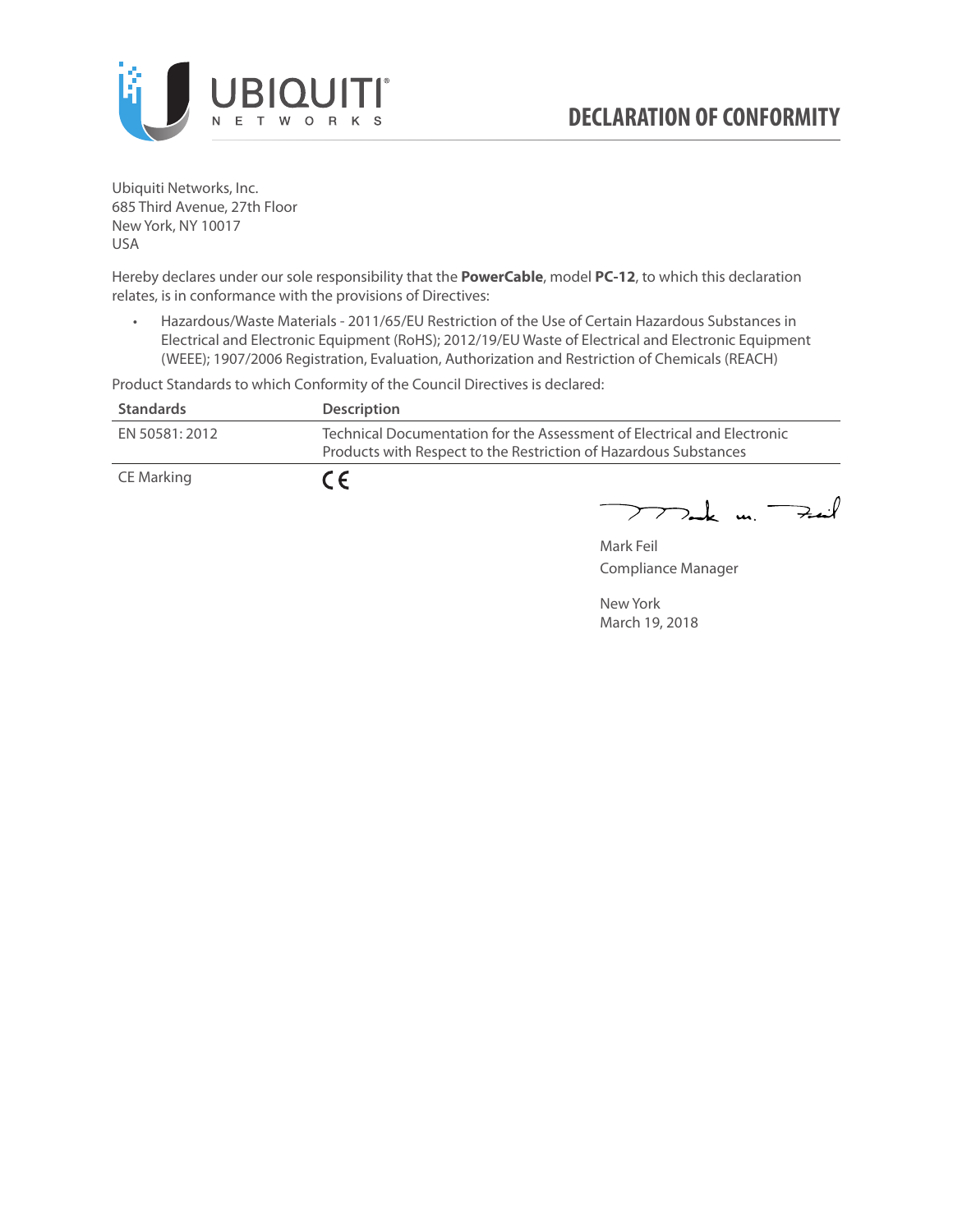

### **български** [Bulgarian]

С настоящото UBIQUITI NETWORKS декларира, че този тип радиосъоръжение PC-12 е в съответствие с Директива 2011/65/ЕС.

### **Hrvatski** [Croatian]

UBIQUITI NETWORKS ovime izjavljuje da je radijska oprema tipa PC-12 u skladu s Direktivom 2011/65/ЕU.

# **Čeština** [Czech]

Tímto UBIQUITI NETWORKS prohlašuje, že typ rádiového zařízení PC-12 je v souladu se směrnicí 2011/65/ЕU.

### **Dansk** [Danish]

Hermed erklærer UBIQUITI NETWORKS, at radioudstyrstypen PC-12 er i overensstemmelse med direktiv 2011/65/ЕU.

# **Nederlands** [Dutch]

Hierbij verklaar ik, UBIQUITI NETWORKS, dat het type radioapparatuur PC-12 conform is met Richtlijn 2011/65/ЕU.

# **English**

Hereby, UBIQUITI NETWORKS declares that the radio equipment type PC-12 is in compliance with Directive 2011/65/ЕU.

### **Eesti keel** [Estonian]

Käesolevaga deklareerib UBIQUITI NETWORKS, et käesolev raadioseadme tüüp PC-12 vastab direktiivi 2011/65/EL nõuetele.

### **Suomi** [Finnish]

UBIQUITI NETWORKS vakuuttaa, että radiolaitetyyppi PC-12 on direktiivin 2011/65/EU mukainen.

### **Français** [French]

Le soussigné, UBIQUITI NETWORKS, déclare que l'équipement radioélectrique du type PC-12 est conforme à la directive 2011/65/UE.

### **Deutsch** [German]

Hiermit erklärt UBIQUITI NETWORKS, dass der Funkanlagentyp PC-12 der Richtlinie 2011/65/EU entspricht.

### **Ελληνικά** [Greek]

Με την παρούσα ο/η UBIQUITI NETWORKS, δηλώνει ότι ο ραδιοεξοπλισμός PC-12 πληροί την οδηγία 2011/65/EE.

### **Magyar** [Hungarian]

UBIQUITI NETWORKS igazolja, hogy a PC-12 típusú rádióberendezés megfelel a 2011/65/EU irányelvnek.

### **Íslenska** [Icelandic]

Hér með lýsir UBIQUITI NETWORKS yfir því að PC-12 er í samræmi við tilskipun 2011/65/ESB.

### **Italiano** [Italian]

Il fabbricante, UBIQUITI NETWORKS, dichiara che il tipo di apparecchiatura radio PC-12 è conforme alla direttiva 2011/65/UE.